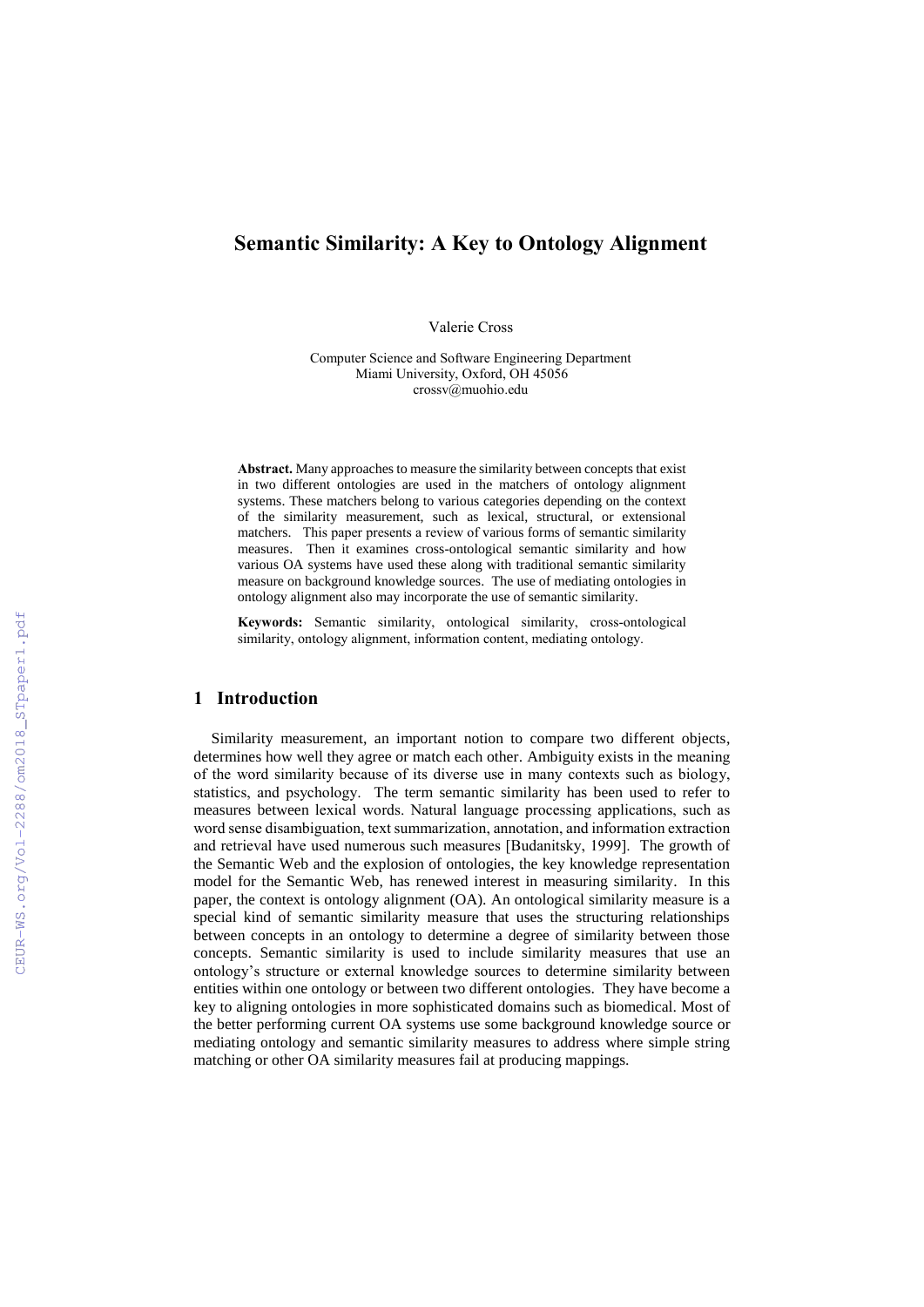#### **2 Brief Historical Overview of Semantic Similarity**

About 30 years ago, distance in a semantic network was simply the number of edges in the path between two concepts [Rada 1989]. This distance is not sensitive to the depth of the edge in the network. It assumed a weight of 1 for all edges regardless of their hierarchical depth. This weakness has been the focus in [Wu and Palmer, 1994] and [Leacock and Chodorow, 1998]. Several pieces of information about the edge are used in determining the weight: its depth, density of edges at that depth, and strength of connection between parent and child nodes. Edge weights are reduced farther down the hierarchy and in dense parts of the graph where edges represent smaller distances. Various methods are used to normalize and convert distances into semantic similarity.

Another approach is based on the insight that conceptual similarity between two ontology concepts is related to the amount of information they share [Resnik, 1995]. The more shared information, the more similar they are. Information content (IC) is a measure of how specific a concept is in a given ontology, i.e., the more specific, the higher its IC. In [Resnik, 1995], IC is calculated relative to a selected corpus and uses a logarithmic function of the probability of the concept determined by its frequency of occurrence in the corpus. Another method [Seco et al., 2004] uses the ontology structure itself as a statistical resource; it needs no external corpus. An ontology is assumed to be organized in a meaningful, structured way; the more descendants a concept has, the less information it expresses. A concept's IC is a logarithmic function of its number of descendants and the maximum number of concepts in the ontology. In [Resnick, 1995] similarity between two concepts is a function of the IC of the most specific ancestor to both concepts in the hierarchy, i.e., their shared information. In [Jiang and Conrath, 1997] [Lin, 1998] semantic similarity is determined as a function of both the IC of each individual concept with the amount of shared IC of the two concepts.

Semantic similarity measures can also be determined from a set of features for each concept. The parameterized ratio model of similarity [Tversky 1977] uses the ratio between the cardinality of the intersection of their two sets and the sum of the cardinality of this intersection and their set symmetric difference. Parameters on the set differences depend on which concept is to be emphasized as the reference concept. The Jaccard similarity measure [Jaccard, 1901] weights both set differences by 1 to produce the ratio of the intersection cardinality over the union cardinality of the two sets. A detailed discussion of semantic similarity is presented in [Cross, 2009].

## **3 Measuring Concept Similarity between Different Ontologies**

OA research has typically focused on finding equivalences between two concepts in different ontologies. OA techniques vary greatly depending both on what features, i.e., the schema, its instances, etc. and on what background knowledge sources such as vocabularies or other ontologies, already existing alignments, free text and search engines are used to determine the mappings [Shvaiko and Euzenat, 2013].

Early on string edit distances between the concept labels were used by OA systems. Later research developed more sophisticated similarity for use in OA matchers. The foundation for many of OA matchers can be found in [Rodriguez and Egenhofer, 2003]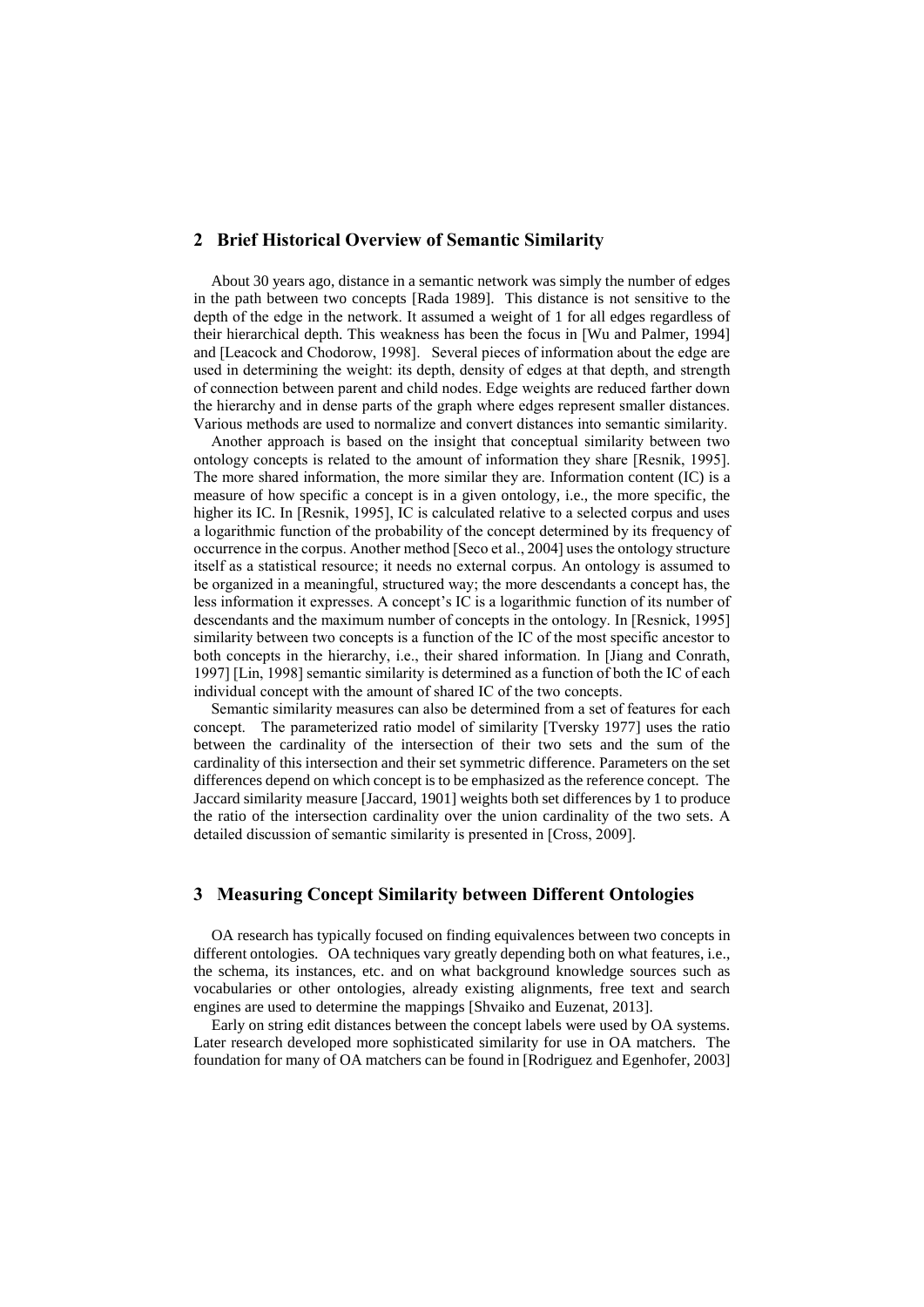which relies on Tversky's parameterized ratio model of similarity. These matchers belong to various categories depending on the context of the similarity measurement, such as lexical, structural, or extensional matchers [Sabou et al., 2008]. Determining ontological similarity between entity classes *a* and *b* uses a matching process over several different sets: synonym sets (w), semantic neighborhoods (n), and distinguishing features (u). Distinguishing features are further classified into parts, functions and attributes. The similarity formula is the same for each set and given as

S<sub>set-type</sub> $(a,b)$ =[|  $A \cap B$ |] / [ $|A \cap B|$  +  $a(a,b)$  | $A - B|$  +  $(1 - a(a,b))$  | $B - A|$ ] for  $0 \le a \le 1$ 

where *A* and *B* are description sets for entity classes *a* and *b* and are specified by the set-type = w, u, and n. The only variation to Tversky's parameterized ratio model is the setting of  $\alpha$  which determines the importance of the non-common characteristics between *a* and *b*. The  $\alpha$  parameter is simply determined from the depth of the entities within their respective ontologies. The parameter  $\alpha$  is set to the ratio of the depth of  $\alpha$ over the sum of the depths of *a* and *b.* Using *α* parameter gives priority to the more salient entity, i.e., the one with the greater depth. The overall similarity assessment of *a* and *b* is based on a weighted aggregation of the individual matching components  $S_w$ ,  $S_n$ , and  $S_u$ . Aggregation weights depend on the assessment of the importance of each semantic component of the ontologies. Many current OA systems use this approach with their matchers for various components or features of entities and then weight the similarity of the individual matcher results either manually or through learning methods. Some OA systems employ methods to automatically weight the matchers based on an overall assessment of ontology similarity over these various kinds of sets [Pirro and Talia, 2010] [Wang et al 2010].

### **4 Semantic Similarity in OA Systems**

OA systems have used various semantic similarity measures in a single ontology viewed as background knowledge source such as a thesaurus or mediating ontology. Concepts from the source and target ontologies are mapped into the background knowledge source. The following OA systems presented in order of their appearance in the research literature have been described in [Cross et al., 2012] in more detail. Recent OA systems use variations of semantic similarity seen in these earlier systems.

**OLA** [Euzenat and Valtchev, 2003] uses the lexical similarity between a pair of concept identifiers based on a set of terms for each identifier. Pairs of terms for each identifier are located in WordNet. Their term similarity is calculated using a modified Wu-Palmer measure. An aggregated similarity of proximity over all pairs of terms is calculated. **iMapper** [Su et al., 2004] increases the similarity between two concepts based on their distance in WordNet. The concepts are found in WordNet using their labels. If two terms belong to the same WordNet synset, the path distance is 1. Otherwise, the path length from each sense of one to each sense of the other is found (Rada distance). The minimum of these lengths is the semantic distance between them. If no path is found between them, they are unrelated and their similarity is not increased. **SAMBOdtf** [Lambrix et al., 2008] has the WordNet matcher that finds synonyms for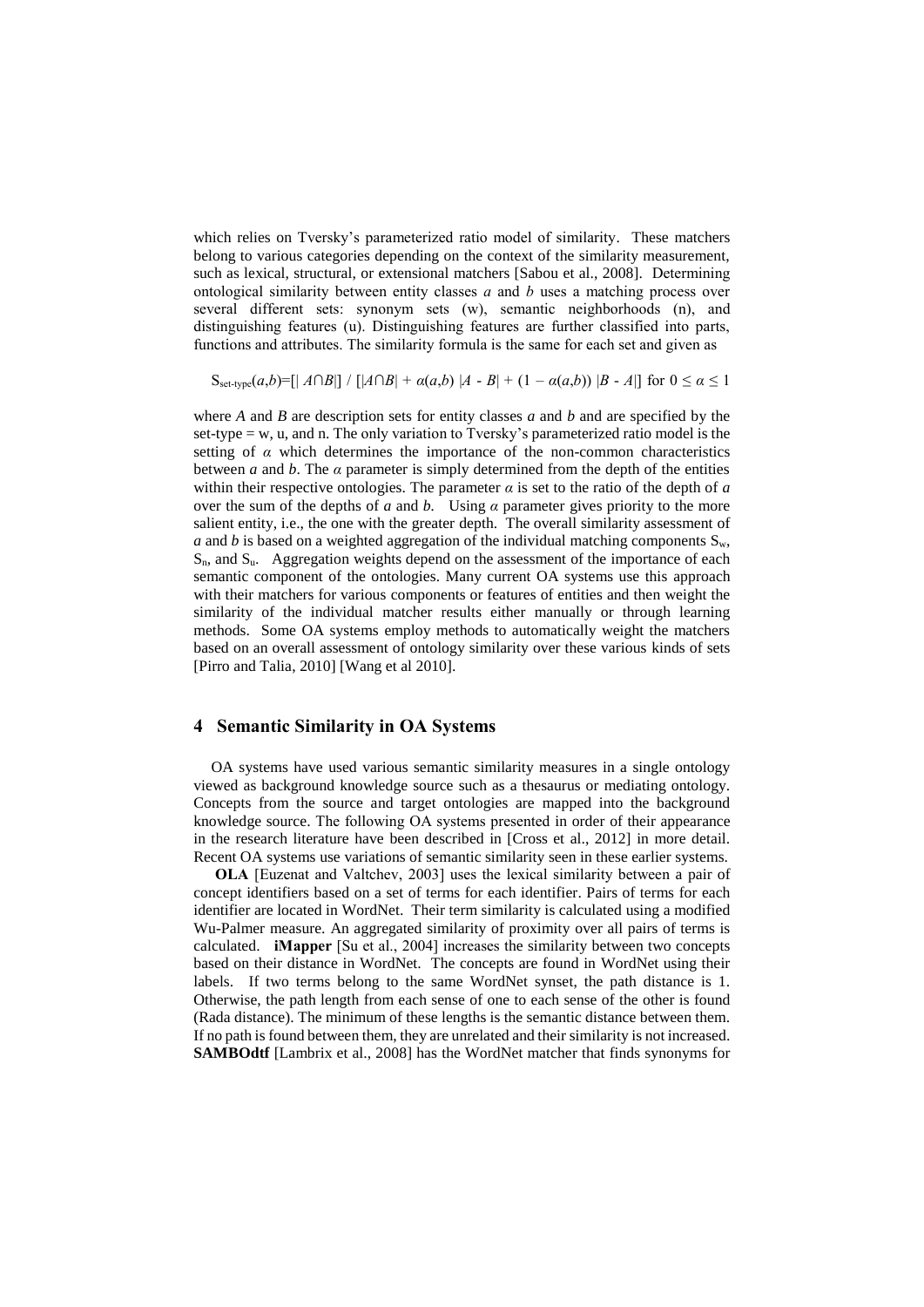concepts. If the concepts are not synonyms to the same WordNet concept, the hypernym relationships between concepts is used to determine their similarity. A domain matcher uses the UMLS. If both the source and target concepts are a synonym of the same UMLS concept, then the domain knowledge matcher sets the similarity to 0.99; otherwise the similarity is set to 0. **ASMOV** [Jean-Mary and Kabuka, 2008] checks if strings are not identical for concept labels and if available, uses WordNet or UMLS. Their lexical similarity is set to 0.99 if one label string is a synonym of the other. If one is an antonym of the other, it is set to 0. If neither and both string labels are in WordNet, it is set to Lin semantic similarity measure between the two.

**CIDER** [Gracia and Mena, 2008] uses a modified version of a sense semantic similarity measure to evaluate similarity between possible senses of a keyword and its synonyms to disambiguate. Semantic similarity in the filtering of mappings is adapted from the PowerMap WordNet based algorithm [Lopez et al. 2006]. The Wu-Palmer measure is used. A directional similarity is used. The validity of a mapping between concepts A and B is determined in both directions, B to A and A to B. The similarity measure is binary and is a 1 if either direction similarity is a 1 and is based on commonality between the synsets of each concept. **UFOme** [Pirro and Talia, 2010] uses a set of matchers; many have been previously developed for numerous OA systems and integrated into UFOme. The strategy predictor creates a mapping strategy by selecting and ordering the matching components. One of its matchers, the WordNet matcher, is similar to ASMOV's matcher. It uses the Lin similarity between synsets of concept terms when they do not map to the identical lexical concept in WordNet.

Using a mediating ontology is similar to using a background knowledge source. The difference if the OA system must use a simple matcher to quickly map source and target concepts to the mediating ontology, typically domain specific. Both the source and target ontologies are efficiently aligned to the mediating ontology  $O<sub>M</sub>$  to produce a set of mappings  $M<sub>SM</sub>$  and  $M<sub>TM</sub>$ , respectively. In [Gross et al., 2011] [Cruz et al., 2011] a set of mediated mappings  $M_{ST}$  is created based on an exact match on the concept in  $O_M$ both the source and target concepts map to. These mediated mappings may be used when the OA process has not found direct mappings between the concepts in the two ontologies. The Uberon ontology has been used as the mediating ontology in GOMMA and AgreementMaker. An issue is both source and target concepts must map to the identical concept in the mediating ontology. The Mediating Matcher with Semantic Similarity (MMSS) was added as a new matcher to use semantic similarity measures between the mapped concepts in  $O_M$  even if no exact match exists [Cross et al., 2012].

### **5 Conclusions and Possible Future Directions**

Semantic similarity has been reviewed and its important role in the ontology alignment task has been emphasized. Tversky's parameterized ratio model of similarity has been discussed as fundamental to developing similarity measures between concepts in different ontologies [Rodriguez and Egenhofer, 2003]. Although semantic similarity measures are essential to the OA task, more research needs to be done to determine if specific ones have better performance. The OA task should be used as a benchmark for performance evaluations on existing and new measures.